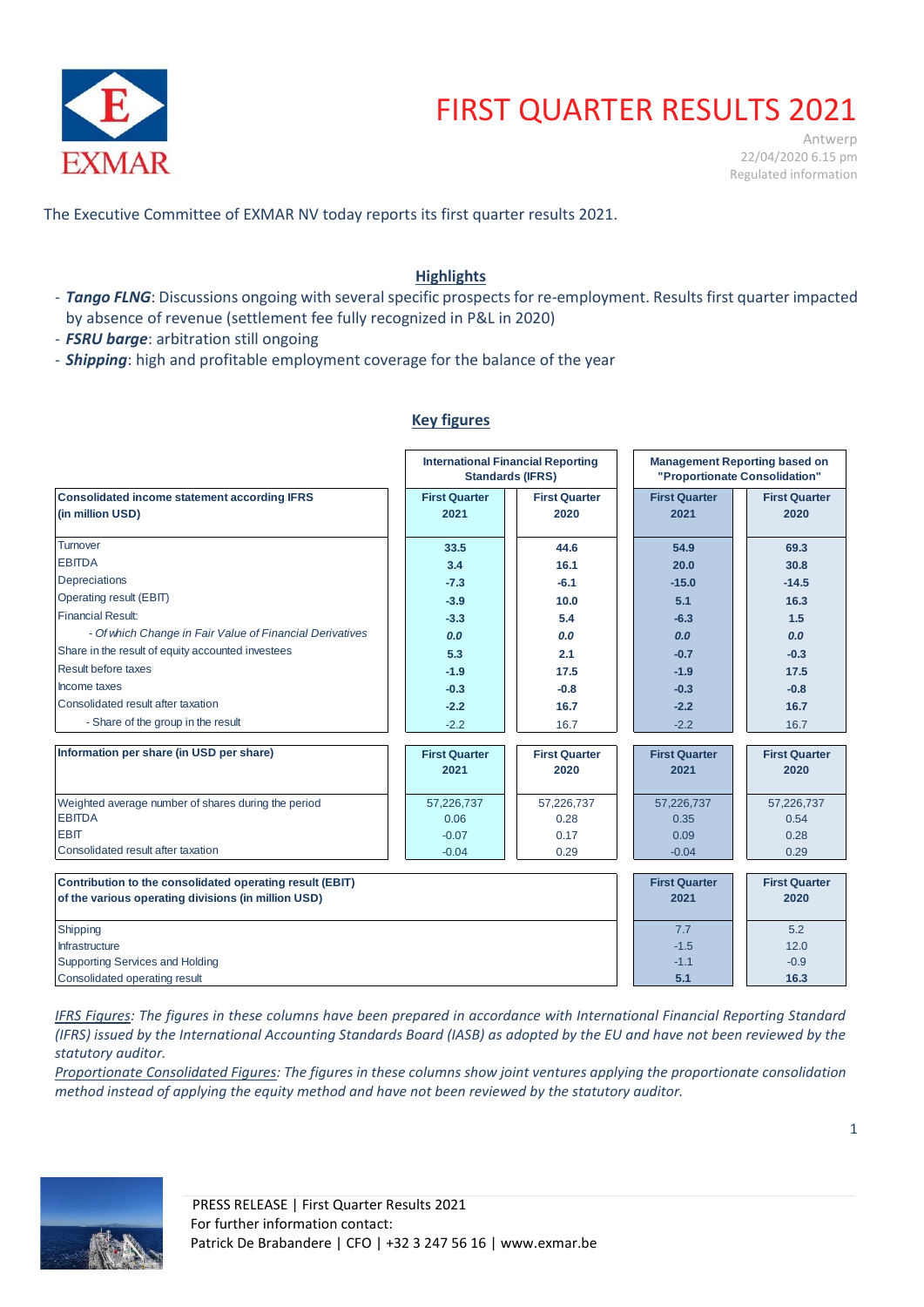Cash Flow from operations (EBITDA) as per proportionate consolidation method for the first quarter 2021 is USD 20.0 million (USD 30.8 million for first quarter 2020).

The EBIT for the first quarter of 2021 was USD 5.1 million compared to USD 16.3 million in the first quarter of 2020. No income was recorded on *TANGO FLNG* since the settlement fee payable by YPF has been fully recognized in 2020.

The net financial debt at 31 March 2021 amounted to USD 455.1 million compared to USD 487.9 million at 31 December 2020.

### **Highlights First Quarter 2021 and Outlook**

#### **Shipping**

The EBIT for the Business Unit Shipping in the first quarter of 2021 was USD 7.7 million compared to USD 5.2 million in the first quarter of 2020.

**Time – Charter Equivalent for the LPG fleet**

| Time-Charter Equivalent (in USD per day) | <b>First Quarter</b><br>2021 | <b>First Quarter</b><br>2020 |
|------------------------------------------|------------------------------|------------------------------|
| Midsize (38,115 m <sup>3</sup> )         | 23,016                       | 20.276                       |
| VLGC (83,300 m <sup>3</sup> )            | 28.044                       | 30,903                       |
| Pressurized (3,500 m <sup>3</sup> )      | 5.945                        | 6,684                        |
| Pressurized (5,000 m <sup>3</sup> )      | 8.106                        | 8.422                        |

EXMAR's only trading VLGC *BW TOKYO* is employed until the fourth quarter. EXMAR will take delivery of two LPGfuelled 88,000 m<sup>3</sup> VLGC newbuildings (to be named *FLANDERS INNOVATION* and *FLANDERS PIONEER*) respectively in June and in August and will enter into a long-term time-charter to Equinor ASA (Norway).

The Midsize market has remained stable during the first quarter and well into April with period rates on a modern 38.000 m<sup>3</sup> oscillating in the USD 750,000-800,000 pcm range. Market forecasts point to stable or improving market conditions for the balance of the year. EXMAR has 79% coverage for the remainder of the year.

The pressurized market has struggled especially West of Suez due to languid refinery activity. It is expected that freight markets will gradually recover with economic activity improving. EXMAR has 76% coverage for the balance of the year.

#### **Infrastructure**

The EBIT for the Business Unit Infrastructure in the first quarter of 2021 was USD -1.5 million compared to USD 12.0 million in the first quarter of 2020.

The USD 150 million settlement fee payable by YPF on *TANFO FLNG,* EXMAR's floating liquefaction barge, has been fully recognized in 2020 in accordance with IFRS 15. Therefore, no income has been recognized on the unit for the first quarter 2021. 51% of the settlement fee has been paid so far fully in line with the agreement concluded in October last year with YPF. Meanwhile marketing of the liquefaction barge is in full swing and EXMAR's infrastructure team is actively working on several specific prospects for re-employment.

*FSRU S188*, EXMAR's floating regasification barge, is employed under the existing charter party. Arbitration with respect to a dispute of the contract with Gunvor is still ongoing.

The accommodation barge *NUNCE* contributes as anticipated under its charter with Sonangol. The accommodation barge *WARIBOKO* has started its employment for Total E&P Nigeria in February for a period of six up to nine months.